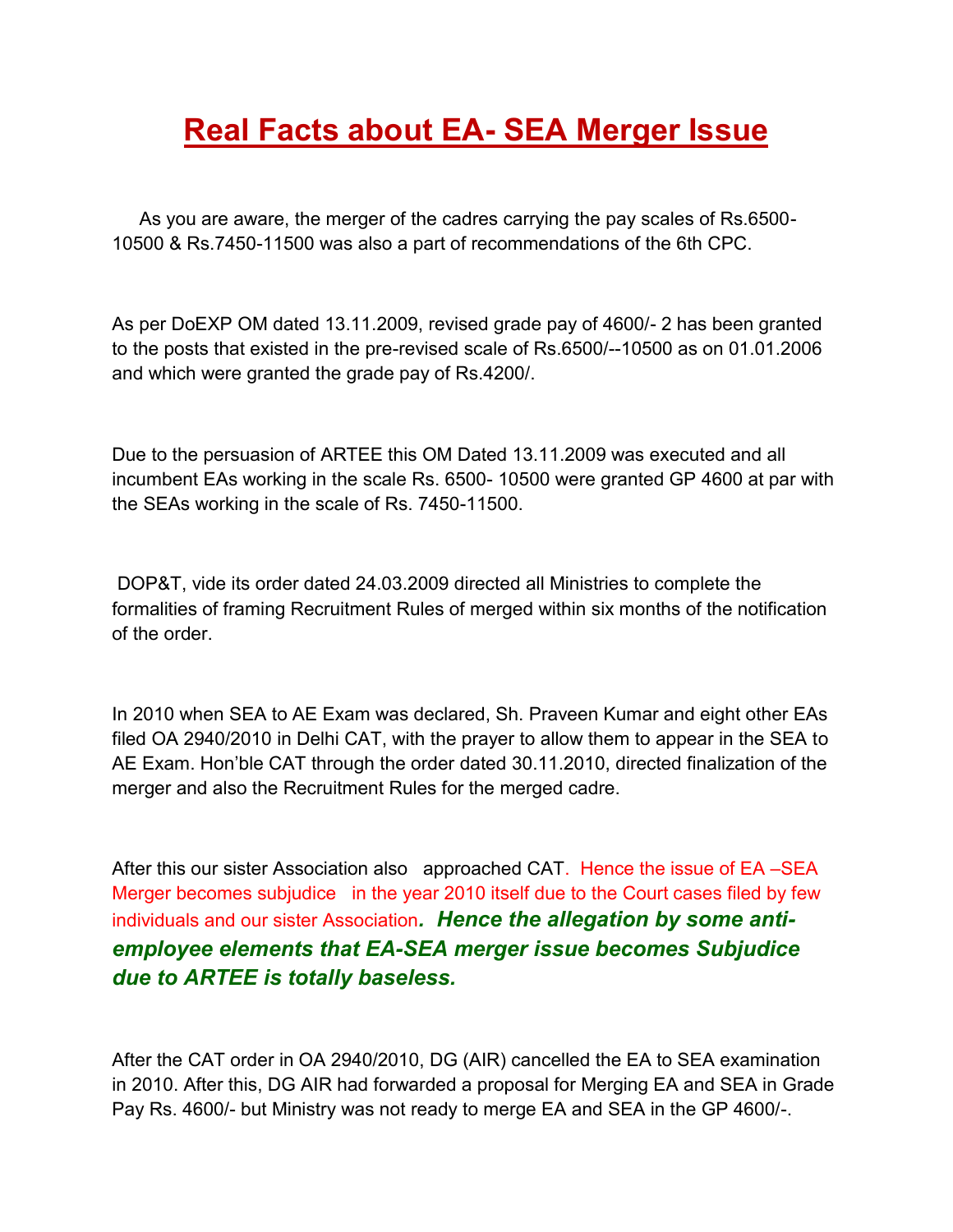*Subsequently in the year 2012 itself, Ministry had taken approval for EA-SEA merger in Rs.4200/- GP from DoPT and DoEXP.* 

In the hearing of contempt petition in Praveen Kumar case Ministry informed the court that merger in 4200 GP is over and the remaining task is only for framing amended RR for the merged cadre of SEA and EA. Unfortunately, in 2012, Associations were not able to prevent the merger of EA with SEA in GP 4200/-.

 But after the ARTRE Election 2013, the efforts by the new Central team of ARTEE successfully in prevented Ministry to do further damage and ARTEE NOT allowed MIB to proceed further with the finalization of Recruitment Rules with Grade Pay of Rs.4200/- for the merged cadre of EA and SEA.

*On 08.07.2014, DG AIR issued a speaking order in suppression of all earlier communications and declared that the Pay of the Engineering Assistant is in Pay Band II with GP 4200/- only. And as per para 11, DG AIR instructed zonal heads adhere to the pay fixation in GP 4200/- ( re-fixation o EA in GP 4200/-). The main reason quoted by DG AIR in the speaking order was that merger of the posts of EA and SEA is complete as per MIB Letter dated 13.04.2012* 

ARTEE Central Office again retaliated in strong manner and Management was compelled to withdraw the order in a day*. It should be remembered that it was only due to the effective and able intervention of ARTEE Central Office that authorities were forced to withdraw the order on same day itself*.

*The existence EAs with Central Government status in two pay scale was the main obstacle for merger of EA with SEA in 4600/GP*. After this we tried our best to get the verdict in EA(5K) in scale Rs. 6500-10500 Implemented to all EAs so that root cause is removed and when all EA and SEA are in GP 4600, department cannot execute their sinister plan to merge in 4200/-GP. *We succeeded and all EAs(5K) were granted scale of Rs. 6500-10500.*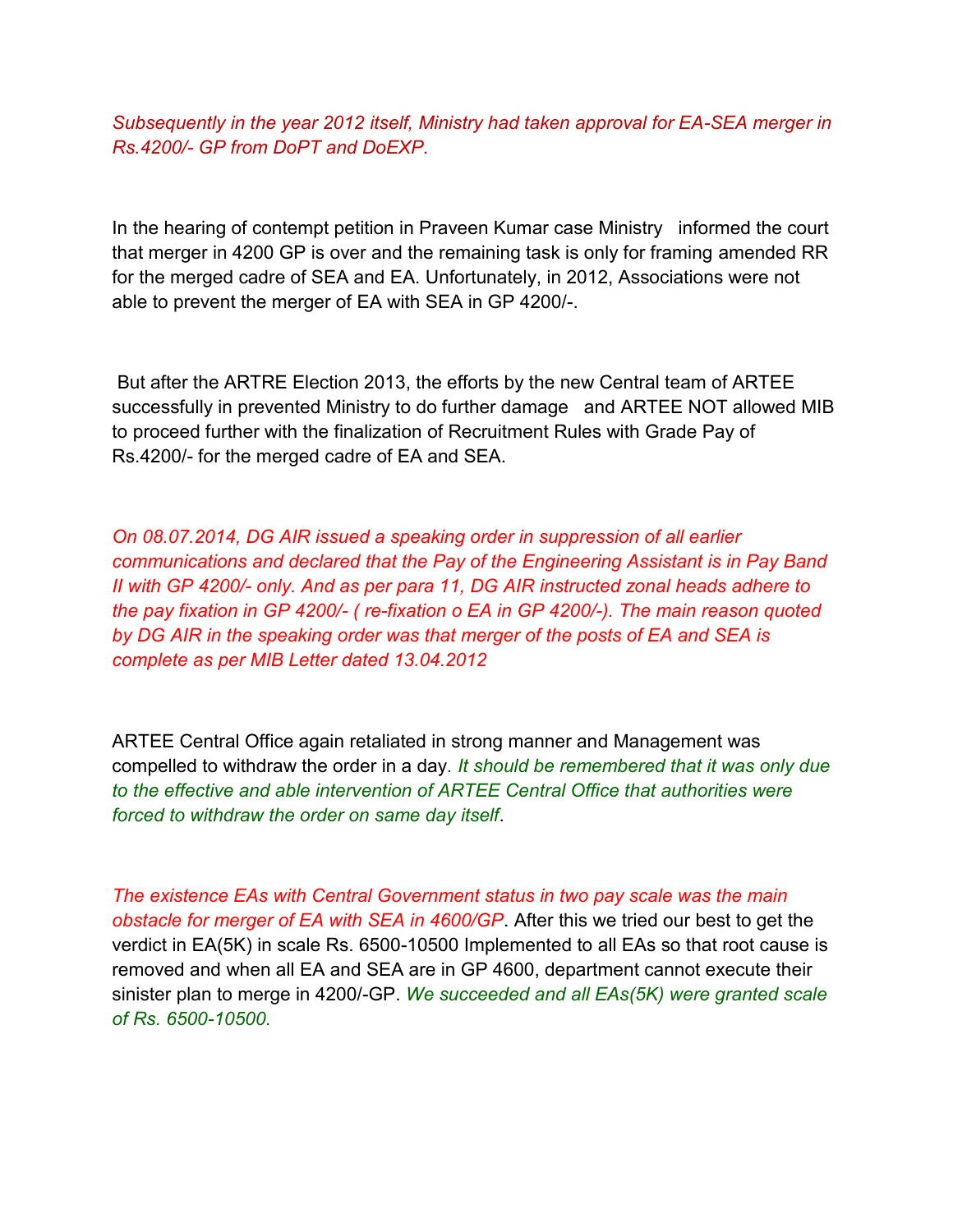Hence on 16.08.16 Prasar Bharati published a draft RR (with GP of the merged cadre as Rs.4600/-) for the post of AE and for the merged cadre of SEA and EA.

Due to the active persuasion of ARTEE on 17.02.2017, Prasar Bharati send the finalized "Recruitment Rules" after the approval of Prasar Bharati Board to MIB for consideration and notification of modified Recruitment Rules. But Ministry was not ready to take any action on the issue, since MIB was not ready to accept Rs.4600/- as the Grade Pay of the merged cadre of EA with SEA.

In the meantime, in 2018 few Engineering Assistants including Sh. Vijay Haror approached the Delhi CAT against the delay in notifying the modified Recruitment Rules for the merged cadre of EA with SEA.

The Delhi CAT through its order dated 08.02.2018 directed Ministry of I&B to notify the modified recruitment rules within a period of three months from the date of receipt of certified copy of the CAT order.

Since the government was not taking any action as directed by the Honorable CAT, the applicants filed Contempt Petition in CAT Delhi with CP 100/18 in OA 282/18.

During the pendency of the Contempt Petition in Delhi CAT, Government filed the Writ petition WPC 8712/18 to challenge the CAT Order in OA 282/18 and the first hearing held on 20.08.18.

 Then as per the request from Sh. Vijay Haror and others, ARTEE took over the case with all in Delhi High Court and ARTEE hired the services of an imminent lawyer Dr. Ashwani Bhardwaj for the first hearing of the case on 20.08.20.

On 20.08.20, Hon'ble High Court had asked Government to file an Affidavit by an officer not bellow the rank of Joint Secretary to explain the inaction for Seven years in the matter of notification of revised Recruitment Rules for the merged cadre of EA with SEA.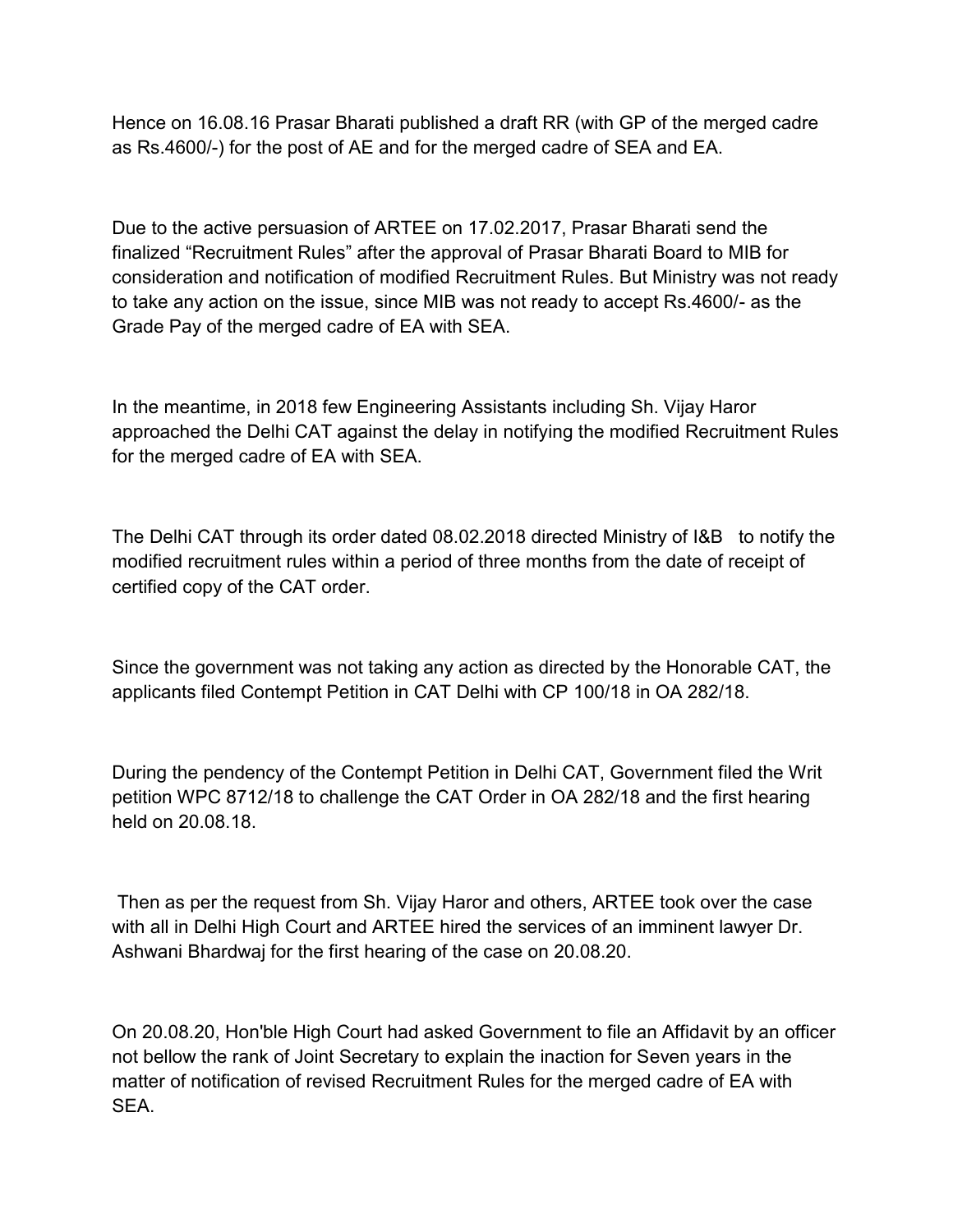The case WPC 8712/18 was further listed on the following dates also

1).22.10.18 2).12.11.18 3).06.12.18, 4) 20.05.19

- 5).03.07.19
- 6).15.10.19

In the above listing dates both sides submitted affidavits and counter affidavits and all the procedures were completed and final hearing of the case was scheduled to take place 30.01.20

Our advocates Sh. Ashwani Bhardwaj ji and Sh. Manish Bisnoi ji were present in the Court on 30.01.20 and were ready for arguments. But AADEE through Sh. Ashwani Dagar filed an Interim Application, requesting the Court to allow them to intervene in the case.

Unfortunately, Hon'ble Court allowed the demand of AADEE despite strong opposition by our Advocates*. But instead of arguing the case, advocate for Sh. Ashwani Dagar (AADEE) as intervener demanded for next date. It is to be mentioned that government advocate also was in favour of advocate of AADEE in demanding next date.* 

 Our advocate strongly opposed it and informed the Court that for the last ten years this issue is pending. But advocate of Sh. Ashwani Dagar (AADEE) insisted for next date together with government advocate. Our advocate opposed the demand of advocate of Sh. Ashwani Dagar and request to go for arguments. But Court gave 28.04.2020 as next date of hearing which is being extended due to COVID-19 pandemic.

## *All the affected parties can join in any case in any court in issues related to them. We respect their freedom to do so. But why AADEE, waited for the*